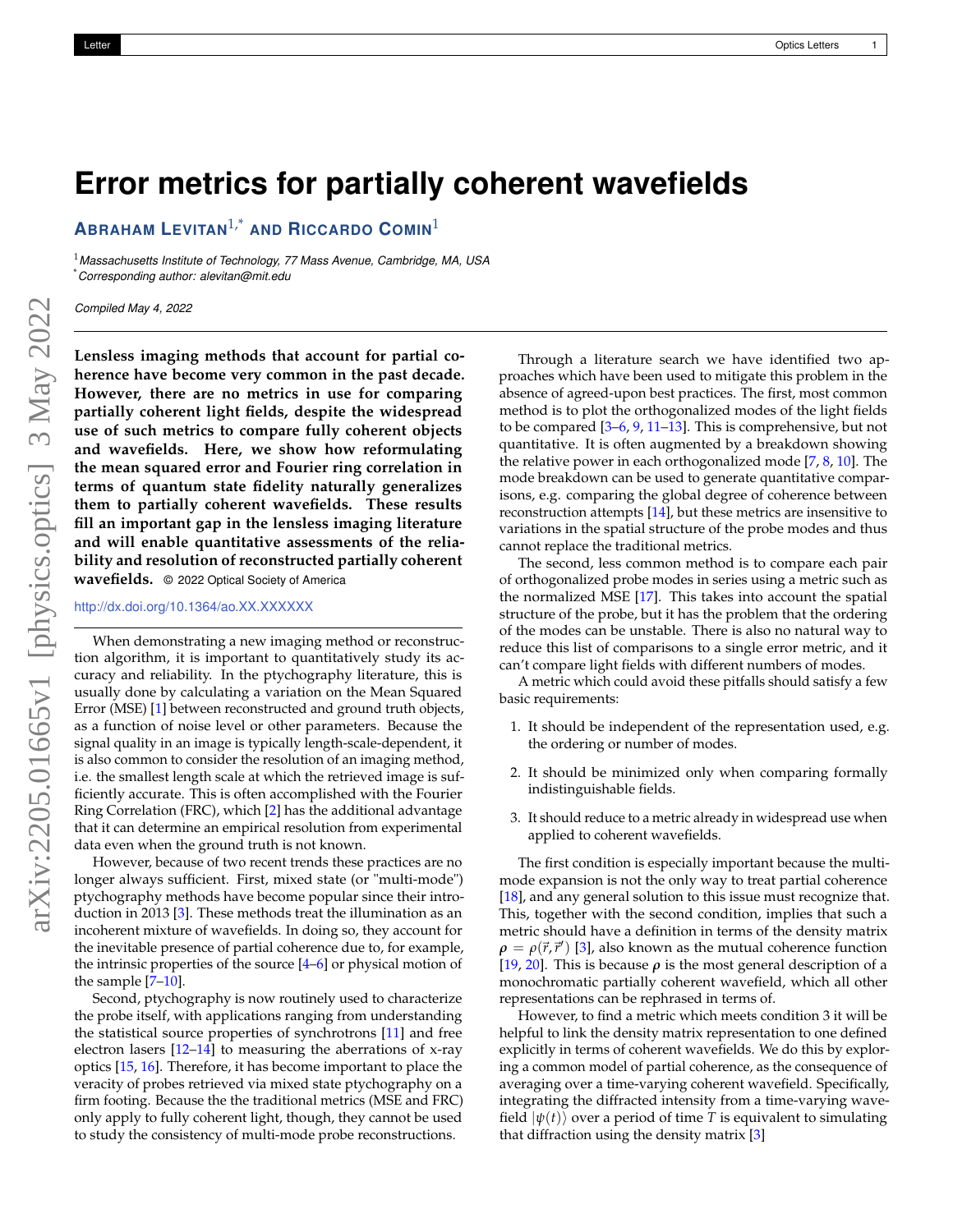$$
\rho = \int_0^T dt \rho(t) = \int_0^T dt \, |\psi(t)\rangle \, \langle \psi(t)| \,.
$$
 (1)

Crucially, the time-dependent representation still describes a coherent wavefield, but with an extra dimension (time). This suggests that we might be able to generalize metrics from coherent to partially coherent wavefields by applying them in the time-dependent representation.

Initially this seems like a fool's errand because each density matrix  $\rho$  corresponds to infinitely many wavefields  $|\psi(t)\rangle$ . However, there will still be a unique minimum, corresponding to the best case which is consistent with the known information. In the case of the MSE calculated between two wavefields  $|\psi_1(t)\rangle$  and  $|\psi_2(t)\rangle$ , we can set up the following minimization problem:

$$
\min_{\psi_1, \psi_2} \langle \psi_1 | \psi_1 \rangle + \langle \psi_2 | \psi_2 \rangle - 2 \operatorname{Re} \left[ \langle \psi_1 | \psi_2 \rangle \right] \tag{2}
$$
\n
$$
\text{s.t.} \quad \rho_i = \int dt \, |\psi_i(t) \rangle \, \langle \psi_i(t) |, \quad i \in \{1, 2\},
$$

where the time-dependence is suppressed in the inner products to indicate that they integrate over time as well as the spatial/pixel dimensions. The first two terms are the traces (Tr) of  $\rho_1$ and  $\rho_2$  respectively, and do not depend on the choice of  $|\psi_i(t)\rangle$ . Further, because  $|\psi_1(t)\rangle$  and  $|\psi_2(t)\rangle$  have a global phase degree of freedom, their overlap can be chosen real and non-negative. Therefore, Eq. (2) simplifies to

$$
\operatorname{Tr}(\rho_1)+\operatorname{Tr}(\rho_2)-2\max_{\psi_1,\psi_2}|\langle\psi_1|\psi_2\rangle|
$$
 (3)

With the maximization problem operating under the same constraints as Eq. (2). Happily, this problem has a well known solution. In the language of quantum states,  $|\psi_1(t)\rangle$  and  $|\psi_2(t)\rangle$ are purifications of the density matrices  $\rho_1$  and  $\rho_2$ . A classic result in quantum information is that the maximum overlap between the purifications of a pair of density matrices is equal to their square-root fidelity (**F**) [21, 22]:

$$
\mathbb{F}(\rho_1,\rho_2)=\text{Tr}\left(\sqrt{\sqrt{\rho_1}\rho_2\sqrt{\rho_1}}\right)=\max_{\psi_1,\psi_2}|\langle\psi_1|\psi_2\rangle|
$$
 (4)

Consequently, the solution to Eq. (2) (which we define as the partially coherent MSE, PCMSE) can be written directly in terms of the density matrices:

$$
\text{PCMSE}(\rho_1, \rho_2) = \text{Tr}(\rho_1) + \text{Tr}(\rho_2) - 2\mathbb{F}(\rho_1, \rho_2). \tag{5}
$$

As required, this reduces to the MSE maximized over the phase degree of freedom [1] when  $\rho_1$  and  $\rho_2$  represent pure states, and it depends only on the information in the density matrix representation. But, does it satisfy condition 2? It is straightforward to show that

$$
0 \leq \mathbb{F}(\rho_1, \rho_2) \leq \sqrt{\mathrm{Tr}(\rho_1) \mathrm{Tr}(\rho_2)}
$$
 (6)

with the upper equality achieved only when  $\frac{\rho_1}{\text{Tr}(\rho_1)} = \frac{\rho_2}{\text{Tr}(\rho)}$  $\text{Tr}({\pmb \rho}_2)$ and the lower equality achieved only when  $\rho_1 \rho_2 = 0$  (see supplement 1.1). Consequently,

$$
0 \leq \text{PCMSE}(\rho_1, \rho_2) \leq \text{Tr}(\rho_1) + \text{Tr}(\rho_2) \tag{7}
$$

with the lower equality achieved only when  $\rho_1 = \rho_2$ . Not only does this metric clearly satisfy condition 2, its bounds mirror those of the standard MSE. Consequently, we can generalize

the normalized MSE by normalizing to  $Tr(\rho)$ . It also is worth noting that the minimization of the normalized PCMSE over a global amplitude degree of freedom has an especially simple definition, which parallels that derived in [1]:

$$
\min_{a} \left[ \frac{\text{PCMSE}(\rho_1, a \rho_2)}{\text{Tr}(\rho_1)} \right] = 1 - \frac{\text{F}(\rho_1, \rho_2)^2}{\text{Tr}(\rho_1) \text{Tr}(\rho_2)}.
$$
 (8)

This form, which is just 1 minus the fidelity of the normalized density matrices, is very useful in ptychography where the intensity ratio of two probe reconstructions cannot always be determined.

The PCMSE therefore seems like an ideal error metric, but based on the discussion so far it remains completely impractical to calculate. This is because the density matrices are usually so large that it is not even possible to hold them in memory, much less calculate their square roots. To make it practical, we need a way to calculate the PCMSE directly from the multi-mode representation. In this representation, an  $N \times M$  matrix  $\psi$  is stored, such that

$$
\rho = \psi \psi^{\dagger}.
$$
 (9)

*N* is the number of pixels in the image, and *M* is the number of modes, i.e. the assumed maximum rank of *ρ*. There are, unsurprisingly, strong connections between this expression and the time-dependent breakdown in Eq.  $(1)$ . To start, we note that  $\text{Tr}(\boldsymbol{\rho}) = \text{Tr}(\boldsymbol{\psi}^{\dagger}\boldsymbol{\psi})$ , the sum of the integrated intensities of each mode. Perhaps more surprisingly, the square root fidelity is also cheap to calculate,

$$
\mathbb{F}(\rho_1, \rho_2) = ||\psi_1^{\dagger} \psi_2||_* \tag{10}
$$

where  $\|\|_*$  is the nuclear norm, i.e. the sum of the singular values (see supplement 1.2). This form only requires a singular value decomposition of an  $M_1 \times M_2$  matrix. As a result, calculating the PCMSE between two mixed state reconstructions can be done in the same amount of time it would take to calculate the MSE between  $M_1M_2$  pairs of coherent wavefields. Finally, because this form does not rely on any properties of *ψ* other than Eq. (9) it still satisfies condition 1 - the two expansions need not even have the same number of modes!

The derivations above constitute a complete framework for reducing the difference between partially coherent wavefields to a single number. However, there is also a need for metrics which can empirically assess the resolution of experimental results, i.e. an extension of the FRC. In practice, FRCs are rarely used to characterize retrieved probes, but it is our belief that as ptychography becomes a standard diagnostic of illumination sources the need for frequency-dependent analysis of the reliability of retrieved probe functions will grow.

The coherent FRC is calculated by splitting each of two images into a set of concentric rings in Fourier space, and calculating the correlation coefficient between each pair of rings. This curve, as a function of spatial frequency, is used to determine the length scale below which the images can no longer be considered reliable [2, 23]. We formalize this by defining a projection operator for each ring spanned by frequencies  $k_1 < k_2$  in Fourier space:

$$
\boldsymbol{P}_{k_1,k_2} = \int d^2k \left| \vec{k} \right\rangle \left\langle \vec{k} \right| \theta\left( \left| \vec{k} \right| - k_1 \right) \theta\left( k_2 - \left| \vec{k} \right| \right). \tag{11}
$$

Here  $|\vec{k}\rangle$  is a complex exponential at frequency  $\vec{k}$  and  $\theta$  is the Heaviside step function. We can then define the FRC for coherent fields as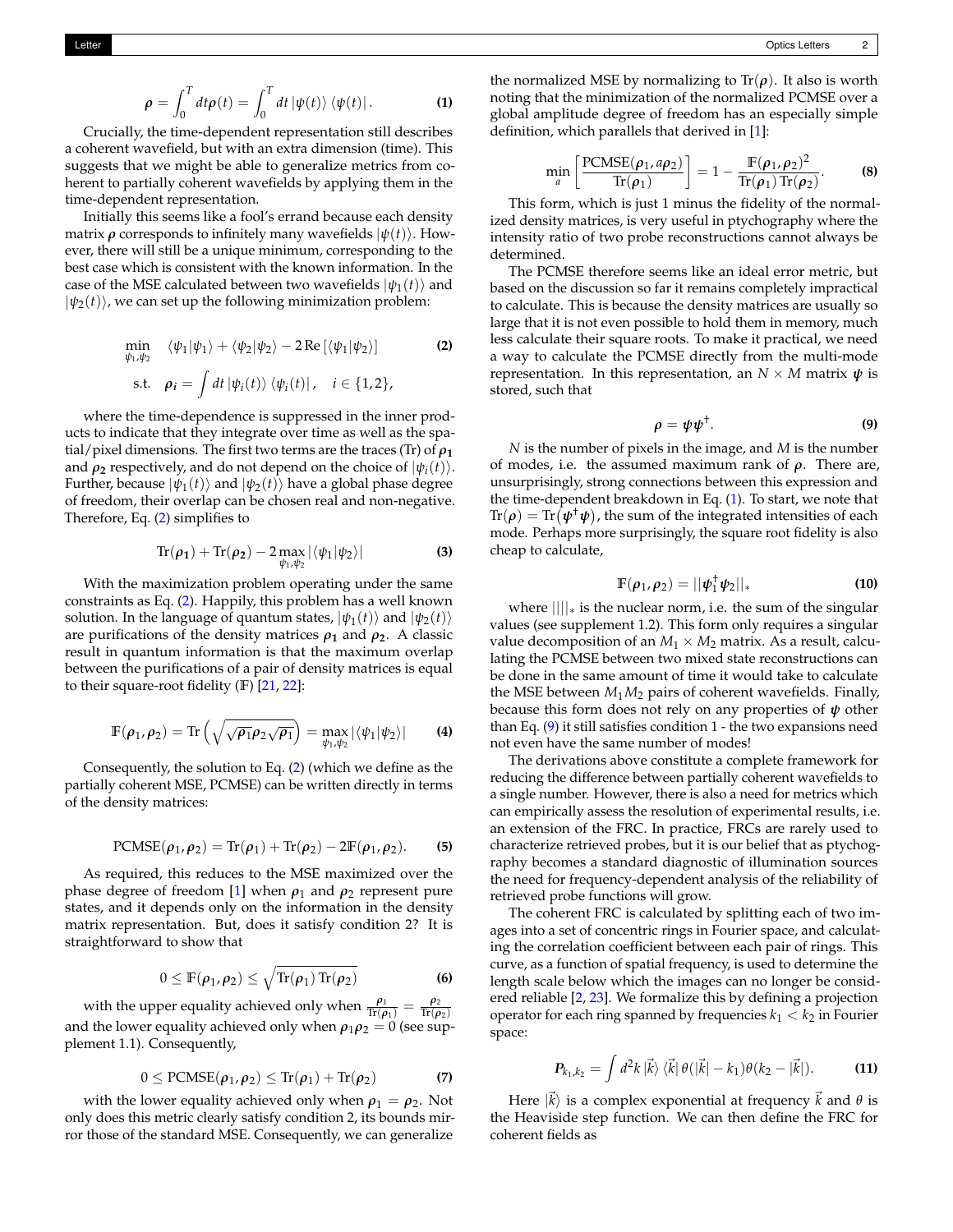$$
FRC(\ket{\psi_1},\ket{\psi_2};k_1,k_2)=\frac{\bra{\psi_1}\mathbf{P}\ket{\psi_2}}{\sqrt{\bra{\psi_1}\mathbf{P}\ket{\psi_1}\bra{\psi_2}\mathbf{P}\ket{\psi_2}}},\qquad(12)
$$

where the subscript *k*<sup>1</sup> , *k*<sup>2</sup> is dropped from the projection operators for compactness. We should quickly note that the FRC, as originally envisioned, is a real function of real-valued fields which can be positive or negative. However, for complexvalued fields, it is complex. Universally, what is reported in the ptychography literature is the magnitude of the FRC, i.e. the maximum over a phase degree of freedom.

Generalizing this definition to density matrices in the vein of our earlier approach means maximizing Eq. (12) over the space of all consistent purifications. This results in a simple expression for the Partially Coherent FRC (PCFRC) as the normalized Fidelity of the projected density matrices:

PCFRC
$$
(\rho_1, \rho_2; k_1, k_2)
$$
 = 
$$
\frac{\mathbb{F}(P\rho_1 P, P\rho_2 P)}{\sqrt{\text{Tr}(P\rho_1 P)\text{Tr}(P\rho_2 P)}}.
$$
 (13)

This is not surprising because the FRC is essentially a normalized overlap, and the Fidelity is just the generalization of the overlap to mixed states. It is evident from Eq. (6) that this expression is constrained between 0 and 1, just like the standard FRC. In addition, because the projection operators are easy to implement in the multi-mode framework, the PCFRC remains cheap to calculate, equivalent to the cost of calculating *M*1*M*<sup>2</sup> coherent FRCs.

**Fig. 1.** Example use of the PCFRC and PCMSE to estimate the reliability of a probe reconstruction. (a-c) and (d-f) are two three-mode probe reconstructions from separate halves of a reference dataset from Chen et al. [5]. The probes are shown in Fourier space to emphasize the connection with the PCFRC. (g) contains the PCFRC between the two reconstructed partially coherent probes, compared to a half-bit threshold [23].

Finally, to demonstrate how these metrics perform in a typical case, in Figure 1 we show a pair of reconstructed probes

from two halves of the electron ptychography dataset made publicly available by Chen et al. [5]. The reconstructions remain nonzero up to a maximum frequency defined by the condenser's aperture. This is reflected in the PCFRC, which falls sharply from a high value near 1 within the aperture to a low value near zero beyond it. The amplitude-minimized normalized PCMSE is 0.101, indicating that although the reconstructions are visually similar, a wavefield containing at least 10.1% of the power in the first probe would be needed to map it onto the second probe. Further analysis of the PCMSE and PCFRC using this dataset, involving comparisons between reconstructions with different numbers of modes, is reported in supplement 1.3.

In sum, we have generalized the MSE and FRC from coherent images to the space of partially coherent wavefields by finding an analogy with the quantum state fidelity. The results reduce to simple expressions which are computationally cheap when the density matrices are stored in the low rank multimode approximation. These metrics address a major need in the coherent imaging community for quantitative analysis of reconstructed partially coherent wavefields, and we hope they will find widespread use as the computational study of partial coherence continues to expand.

**Funding.** This material is based upon work supported by the Department of Energy, Office of Science, Office of Basic Energy Sciences, under Award Number DE-SC0021939.

**Acknowledgments.** The authors are deeply thankful for Kahraman Keskinbora's comments on an early version of this manuscript.

**Disclosures.** The authors declare no conflicts of interest.

**Data availability.** Only datasets previously made public were analyzed in this paper. A python implementation of the PCMSE and PCFRC will be made available upon publication at doi:10.7910/DVN/CUTW1U.

**Supplemental document.** See Supplement 1 for full derivations.

### **REFERENCES**

- 1. J. R. Fienup, Appl. Opt. **36**, 8352 (1997).
- 2. M. Van Heel, Ultramicroscopy **21**, 95 (1987).
- 3. P. Thibault and A. Menzel, Nature **494**, 68 (2013).
- 4. S. Cao, P. Kok, P. Li, A. M. Maiden, and J. M. Rodenburg, Phys. Rev. A **94**, 063621 (2016).
- 5. Z. Chen, M. Odstrcil, Y. Jiang, Y. Han, M.-H. Chiu, L.-J. Li, and D. A. Muller, Nat. Commun. **11**, 2994 (2020).
- 6. B. A. Pound, K. M. Mertes, A. V. Carr, M. H. Seaberg, M. S. Hunter, W. C. Ward, J. F. Hunter, C. M. Sweeney, C. M. Sewell, N. R. Weisse-Bernstein, J. K. S. Baldwin, and R. L. Sandberg, J. Appl. Crystallogr. **53** (2020).
- 7. J. N. Clark, X. Huang, R. J. Harder, and I. K. Robinson, Opt. Lett. **39**, 6066 (2014).
- 8. P. M. Pelz, M. Guizar-Sicairos, P. Thibault, I. Johnson, M. Holler, and A. Menzel, Appl. Phys. Lett. **105**, 3 (2014).
- 9. J. Deng, Y. S. G. Nashed, S. Chen, N. W. Phillips, T. Peterka, R. Ross, S. Vogt, C. Jacobsen, and D. J. Vine, Opt. Express **23**, 5438 (2015).
- 10. X. Huang, K. Lauer, J. N. Clark, W. Xu, E. Nazaretski, R. Harder, I. K. Robinson, and Y. S. Chu, Sci. Reports **5**, 1 (2015).
- 11. Y.-W. Tsai, J.-M. Lin, C.-Y. Chen, Y. Chen, B.-H. Lin, G.-C. Yin, M.-T. Tang, and Y.-S. Huang, J. Synchrotron Radiat. **28** (2021).
- 12. S. Sala, B. J. Daurer, M. Odstrcil, F. Capotondi, E. Pedersoli, M. F. Hantke, M. Manfredda, N. D. Loh, P. Thibault, and F. R. N. C. Maia, J. Appl. Crystallogr. **53**, 949 (2020).
- 13. B. J. Daurer, S. Sala, M. F. Hantke, H. K. N. Reddy, J. Bielecki, Z. Shen, C. Nettleblad, M. Svenda, T. Ekeberg, G. A. Carini, P. Hart, T. Osipov, A. Aquila, N. D. Loh, F. R. N. C. Maia, and P. Thibault, arXiv:2012.13783 [physics] (2020).

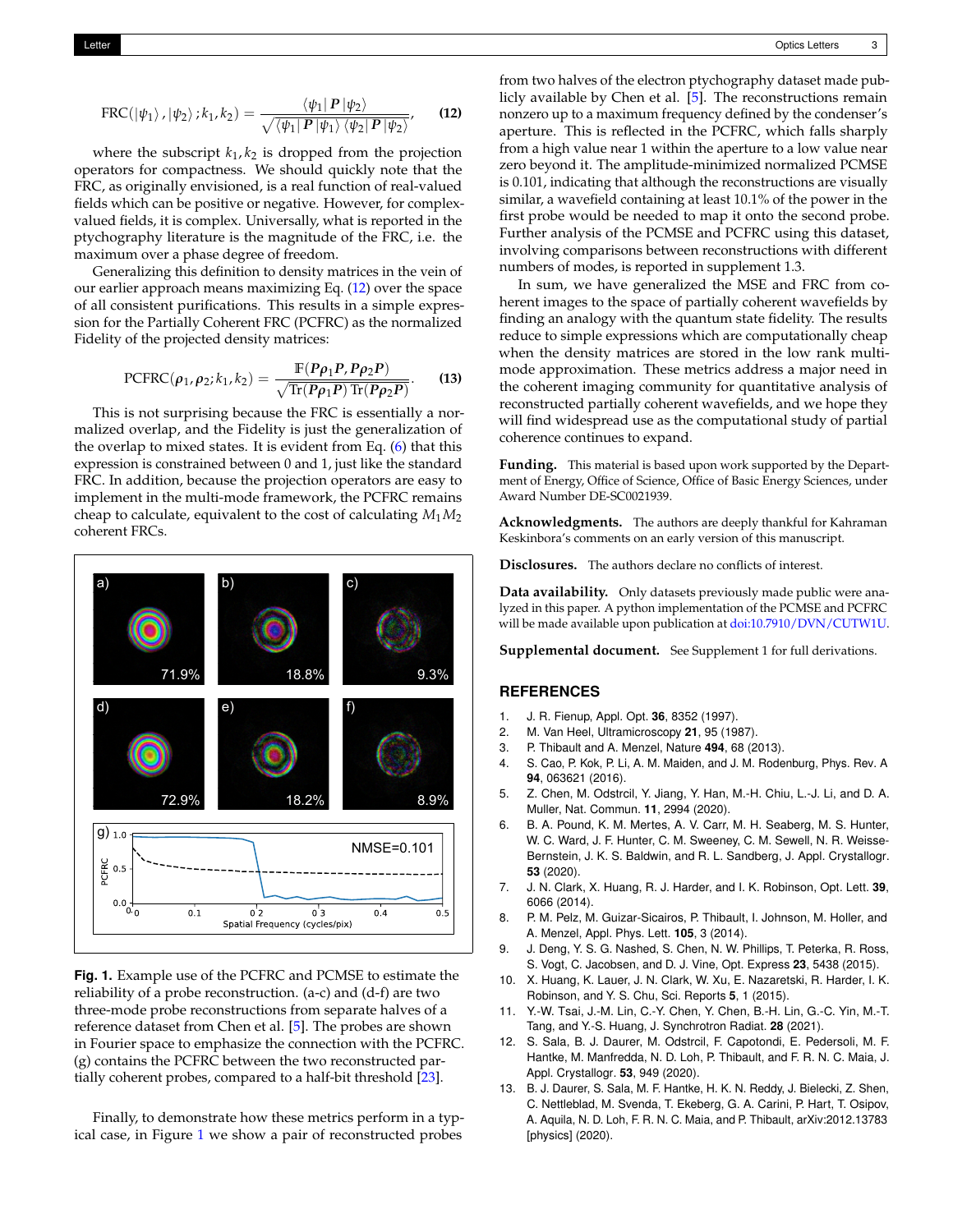- 14. K. Kharitonov, M. Mehrjoo, M. Ruiz-Lopez, B. Keitel, S. Kreis, M. Seyrich, M. Pop, and E. Plönjes, Opt. Express **29**, 22345 (2021).
- 15. X. Huang, E. Nazaretski, W. Xu, D. Hidas, M. Cordier, B. Stripe, W. Yun, and Y. S. Chu, Sensors **20**, 6462 (2020).
- 16. Y. Takeo, A. Suzuki, H. Motoyama, Y. Takei, T. Kume, Y. Matsuzawa, Y. Senba, H. Kishimoto, H. Ohashi, and H. Mimura, Appl. Phys. Lett. **116**, 121102 (2020).
- 17. P. Li, T. Edo, D. Batey, J. Rodenburg, and A. Maiden, Opt. Express **24**, 9038 (2016).
- 18. H. Chang, P. Enfedaque, Y. Lou, and S. Marchesini, Acta Crystallogr. Sect. A: Foundations Adv. **74**, 157 (2018).
- 19. E. Wolf, J. Opt. Soc. Am. **72**, 343 (1982).
- 20. E. Wolf, J. Opt. Soc. Am. A **3**, 76 (1986).
- 21. A. Uhlmann, Reports on Math. Phys. **9**, 273 (1976).
- 22. R. Jozsa, J. Mod. Opt. **41**, 2315 (1994).
- 23. M. Van Heel and M. Schatz, J. Struct. Biol. **151**, 250 (2005).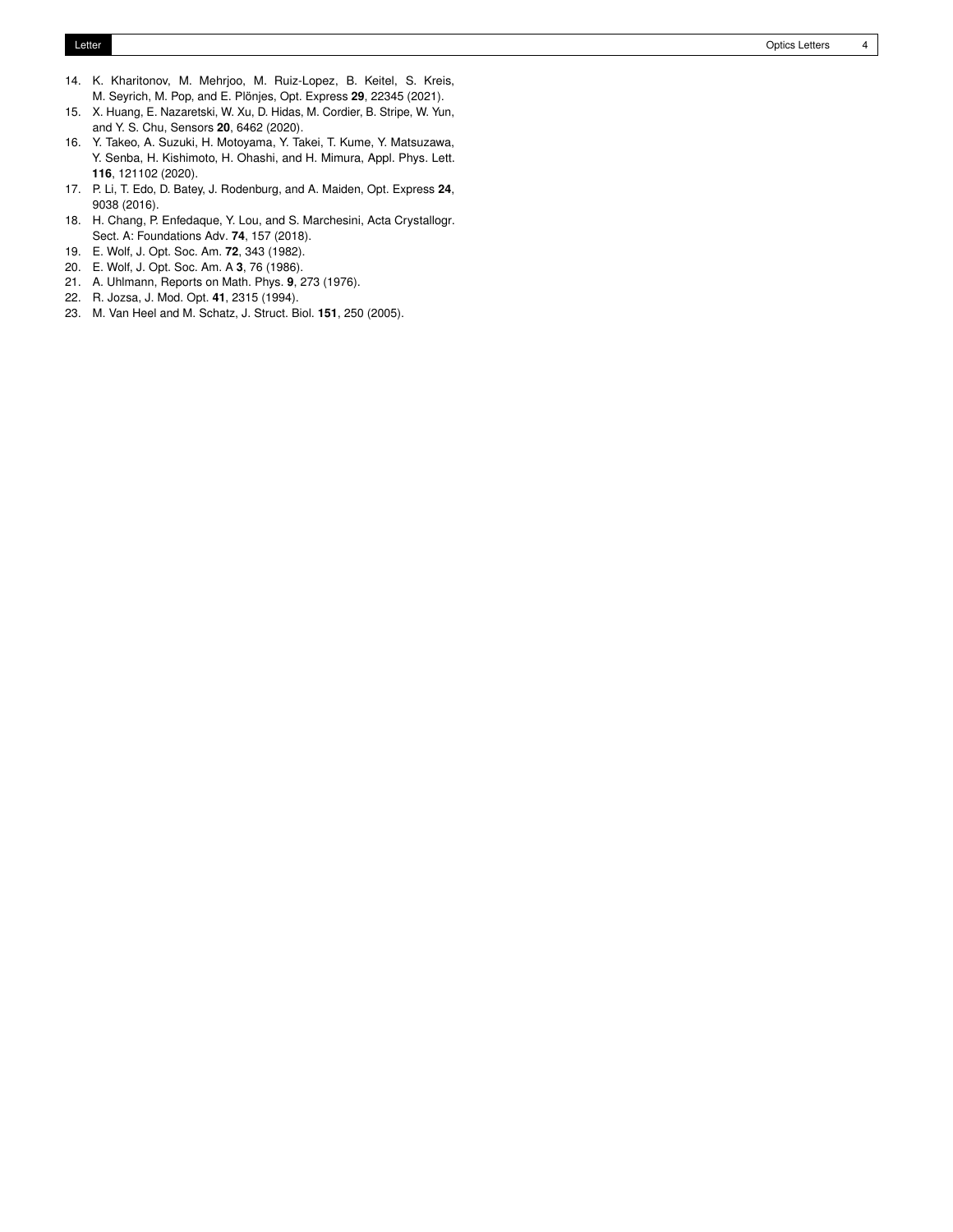#### Letter Optics Letters 5

### **FULL REFERENCES**

- 1. J. R. Fienup, "Invariant error metrics for image reconstruction," Appl. Opt. **36**, 8352 (1997).
- 2. M. Van Heel, "Similarity measures between images," Ultramicroscopy **21**, 95–100 (1987).
- 3. P. Thibault and A. Menzel, "Reconstructing state mixtures from diffraction measurements," Nature **494**, 68–71 (2013).
- 4. S. Cao, P. Kok, P. Li, A. M. Maiden, and J. M. Rodenburg, "Modal decomposition of a propagating matter wave via electron ptychography," Phys. Rev. A **94**, 063621 (2016).
- 5. Z. Chen, M. Odstrcil, Y. Jiang, Y. Han, M.-H. Chiu, L.-J. Li, and D. A. Muller, "Mixed-state electron ptychography enables sub-angstrom resolution imaging with picometer precision at low dose," Nat. Commun. **11**, 2994 (2020).
- 6. B. A. Pound, K. M. Mertes, A. V. Carr, M. H. Seaberg, M. S. Hunter, W. C. Ward, J. F. Hunter, C. M. Sweeney, C. M. Sewell, N. R. Weisse-Bernstein, J. K. S. Baldwin, and R. L. Sandberg, "Ptychography at the Linac Coherent Light Source in a parasitic geometry," J. Appl. Crystallogr. **53** (2020).
- 7. J. N. Clark, X. Huang, R. J. Harder, and I. K. Robinson, "Continuous scanning mode for ptychography," Opt. Lett. **39**, 6066 (2014).
- 8. P. M. Pelz, M. Guizar-Sicairos, P. Thibault, I. Johnson, M. Holler, and A. Menzel, "On-the-fly scans for X-ray ptychography," Appl. Phys. Lett. **105**, 3–8 (2014).
- 9. J. Deng, Y. S. G. Nashed, S. Chen, N. W. Phillips, T. Peterka, R. Ross, S. Vogt, C. Jacobsen, and D. J. Vine, "Continuous motion scan ptychography: characterization for increased speed in coherent x-ray imaging," Opt. Express **23**, 5438 (2015).
- 10. X. Huang, K. Lauer, J. N. Clark, W. Xu, E. Nazaretski, R. Harder, I. K. Robinson, and Y. S. Chu, "Fly-scan ptychography," Sci. Reports **5**, 1–5 (2015).
- 11. Y.-W. Tsai, J.-M. Lin, C.-Y. Chen, Y. Chen, B.-H. Lin, G.-C. Yin, M.-T. Tang, and Y.-S. Huang, "Hard X-ray ptychography at Taiwan Photon Source at 11–20 nm spatial resolution," J. Synchrotron Radiat. **28** (2021).
- 12. S. Sala, B. J. Daurer, M. Odstrcil, F. Capotondi, E. Pedersoli, M. F. Hantke, M. Manfredda, N. D. Loh, P. Thibault, and F. R. N. C. Maia, "Pulse-to-pulse wavefront sensing at free-electron lasers using ptychography," J. Appl. Crystallogr. **53**, 949–956 (2020).
- 13. B. J. Daurer, S. Sala, M. F. Hantke, H. K. N. Reddy, J. Bielecki, Z. Shen, C. Nettleblad, M. Svenda, T. Ekeberg, G. A. Carini, P. Hart, T. Osipov, A. Aquila, N. D. Loh, F. R. N. C. Maia, and P. Thibault, "Ptychographic wavefront characterisation for single-particle imaging at X-ray lasers," arXiv:2012.13783 [physics] (2020).
- 14. K. Kharitonov, M. Mehrjoo, M. Ruiz-Lopez, B. Keitel, S. Kreis, M. Seyrich, M. Pop, and E. Plönjes, "Flexible ptychography platform to expand the potential of imaging at free electron lasers," Opt. Express **29**, 22345 (2021).
- 15. X. Huang, E. Nazaretski, W. Xu, D. Hidas, M. Cordier, B. Stripe, W. Yun, and Y. S. Chu, "Metrology of a Focusing Capillary Using Optical Ptychography," Sensors **20**, 6462 (2020).
- 16. Y. Takeo, A. Suzuki, H. Motoyama, Y. Takei, T. Kume, Y. Matsuzawa, Y. Senba, H. Kishimoto, H. Ohashi, and H. Mimura, "Soft x-ray nanobeam formed by an ellipsoidal mirror," Appl. Phys. Lett. **116**, 121102 (2020).
- 17. P. Li, T. Edo, D. Batey, J. Rodenburg, and A. Maiden, "Breaking ambiguities in mixed state ptychography," Opt. Express **24**, 9038 (2016).
- 18. H. Chang, P. Enfedaque, Y. Lou, and S. Marchesini, "Partially coherent ptychography by gradient decomposition of the probe," Acta Crystallogr. Sect. A: Foundations Adv. **74**, 157–169 (2018).
- 19. E. Wolf, "New theory of partial coherence in the space–frequency domain Part I: spectra and cross spectra of steady-state sources," J. Opt. Soc. Am. **72**, 343 (1982).
- 20. E. Wolf, "New theory of partial coherence in the space-frequency domain Part II: Steady-state fields and higher-order correlations," J. Opt. Soc. Am. A **3**, 76 (1986).
- 21. A. Uhlmann, "The "transition probability" in the state space of a \* algebra," Reports on Math. Phys. **9**, 273–279 (1976).
- 22. R. Jozsa, "Fidelity for Mixed Quantum States," J. Mod. Opt. **41**, 2315– 2323 (1994).
- 23. M. Van Heel and M. Schatz, "Fourier shell correlation threshold criteria," J. Struct. Biol. **151**, 250–262 (2005).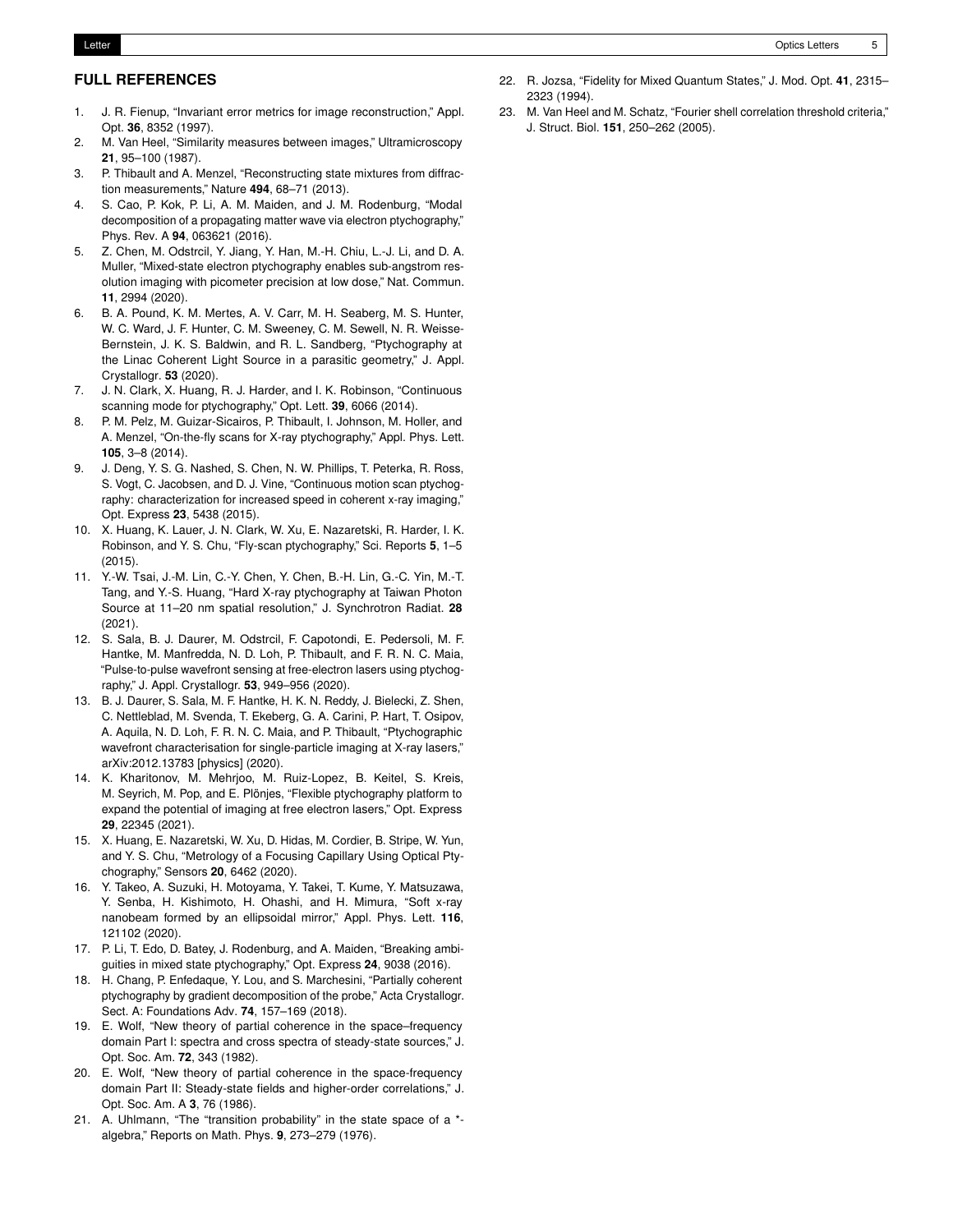# **Error metrics for partially coherent wavefields: supplemental document**

### **1. BOUNDS ON FIDELITY AND PCMSE**

For any two matrices with trace 1, the bound

$$
0\leq \mathbb{F}(\pmb{\rho}_1,\pmb{\rho}_2)\leq 1
$$

is well established [1], with equality only when  $\rho_1 = \rho_2$ . For any matrix  $\rho$  with arbitrary trace, the matrix  $\frac{\rho}{\text{Tr}(\rho)}$  has trace 1, so

$$
0\leq \mathbb{F}\left(\frac{\rho_1}{\text{Tr}(\rho_1)},\frac{\rho_2}{\text{Tr}(\rho_2)}\right)\leq 1.
$$

From the definition of the square-root fidelity **F**, it is clear that

$$
\mathbb{F}(a\rho_1, b\rho_2) = \sqrt{ab} \mathbb{F}(\rho_1, \rho_2)
$$

for scalar *a*, *b*. Therefore, we find

$$
0 \leq \mathbb{F}(\rho_1, \rho_2) \leq \sqrt{\mathrm{Tr}(\rho_1) \mathrm{Tr}(\rho_2)}.
$$

Plugging this into the expression for the PCMSE, we find

$$
\text{Tr}(\pmb{\rho}_1)+\text{Tr}(\pmb{\rho}_2)\geq \text{PCMSE}(\pmb{\rho}_1,\pmb{\rho}_2)\geq \text{Tr}(\pmb{\rho}_1)+\text{Tr}(\pmb{\rho}_2)-2*\sqrt{\text{Tr}(\pmb{\rho}_1)\,\text{Tr}(\pmb{\rho}_2)}.
$$

Finally, as a consequence of the AM-GM inequality

$$
Tr(\pmb{\rho}_1)+Tr(\pmb{\rho}_2)\geq PCMSE(\pmb{\rho}_1,\pmb{\rho}_2)\geq 0,
$$

with the lower bound holding only when  $\text{Tr}(\rho_1) = \text{Tr}(\rho_2)$  and  $\frac{\rho_1}{\text{Tr}(\rho_1)} = \frac{\rho_2}{\text{Tr}(\rho_2)}$  $\frac{\rho_2}{\text{Tr}(\rho_2)}$ , i.e.  $\rho_1 = \rho_2$ 

### **2. MULTI-MODE EXPRESSION FOR FIDELITY**

We expand the definition of fidelity using the multi-mode representation of  $\rho_2$ :

$$
\mathbb{F}(\rho_1,\rho_2)=\text{Tr}\left(\sqrt{\sqrt{\rho_1}\psi_2\psi_2^{\dagger}\sqrt{\rho_1}}\right)
$$

Noting that  $\sqrt{\rho_1}$  is Hermetian, we can see that this expression is equivalent to

$$
\mathbb{F}(\rho_1,\rho_2)=||\sqrt{\rho_1}\psi_2||_*
$$

by the definition of the nuclear norm. However, it is also the case that

$$
\sqrt{\rho_1} \left(\sqrt{\rho_1}\right)^{\dagger} = \rho_1 = \psi_1 \psi_1^{\dagger}
$$

Therefore, there must exist a semi-unitary matrix *U* satisfying  $U^{\dagger}U = I$  such that

$$
(\sqrt{\rho_1}) = (\sqrt{\rho_1})^{\dagger} = U^{\dagger} \psi_1^{\dagger},
$$

from [2] Theorem (7.3.11). Therefore,

$$
\mathbb{F}(\rho_1,\rho_2)=||U^{\dagger}\psi_1^{\dagger}\psi_2||_*=||\psi_1^{\dagger}\psi_2||_*,
$$

due to the unitary invariance of the nuclear norm.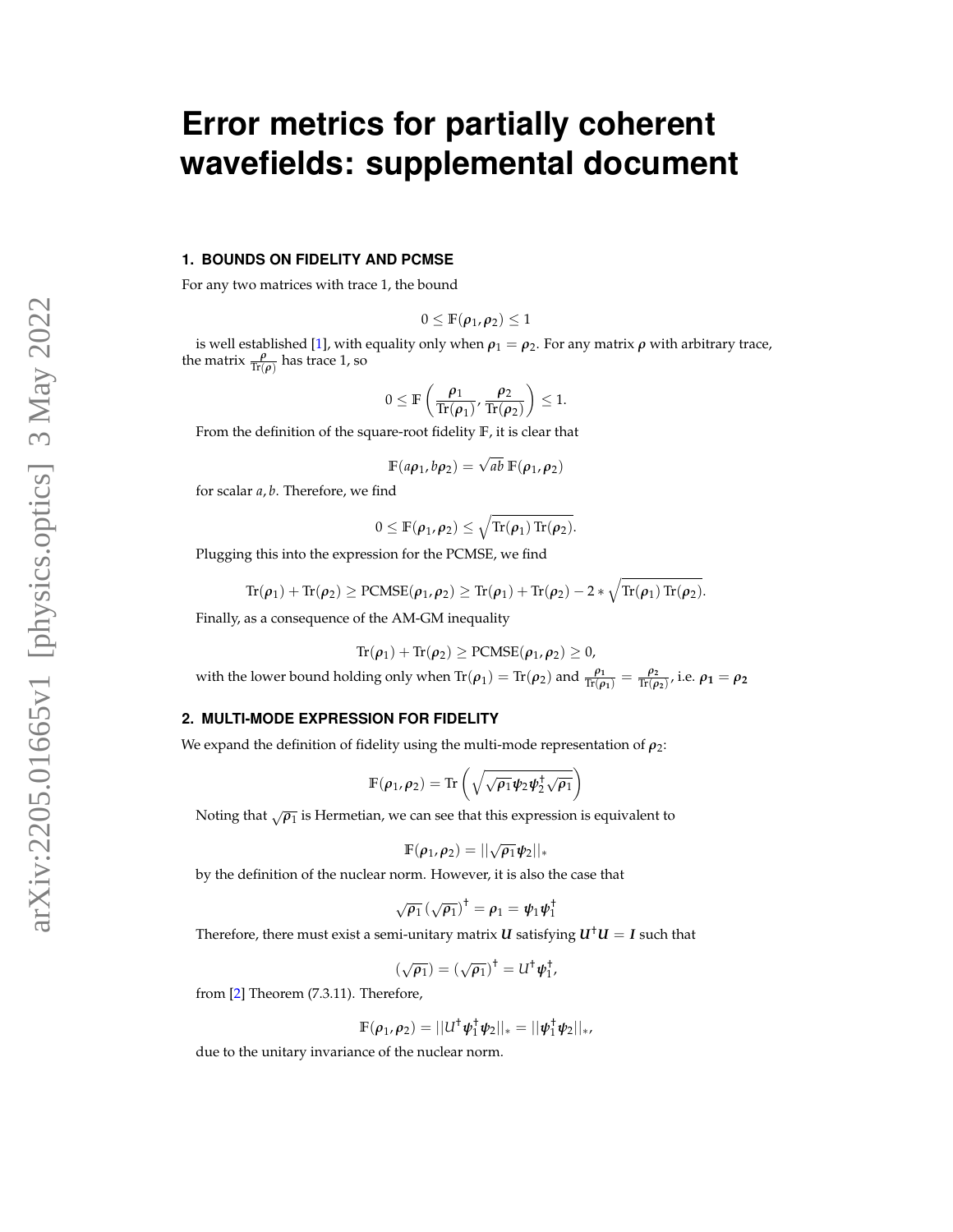

**Fig. S1.** Comparisons between reconstructions with varying numbers of modes. (a) shows comparisons between each pair of reconstructions using the PCFRC. (b) compares the same reconstructions using the amplitude-minimized normalized PCMSE.

### **3. COMPARING RECONSTRUCTIONS WITH VARYING NUMBERS OF MODES**

Because the PCMSE and PCFRC allow for comparisons between reconstructions of probe functions with different numbers of modes, we confirmed that comparisons perform as expected on typical experimental data. Therefore, we performed 5 reconstructions on the full dataset from reference [3] which was used to generate Figure 1 of the main paper. The reconstructions were run with a varying number of modes from 1 to 5.

In Figure S1, we compare the partially coherent probes resulting from each reconstruction using the amplitude-minimized normalized PCMSE and the PCFRC. The results conform to our expectations. First, the introduction of even a single additional mode causes a dramatic change in the reconstructed probe as measured by PCMSE. This is expected because, in a two-mode reconstruction, the subdominant mode contains significant power (23.5%). However, the modepower breakdown hides the fact that the dominant mode in the two-mode reconstruction also has a different spatial structure from the single-mode result. This difference is captured by the normalized PCMSE of 0.330, which is higher than the power fraction in the subdominant mode due to the differing spatial structure of the two results.

Continuing on to higher modes, we find that the relative error introduced by each additional mode decreases until the fourth mode is added, at which point it begins to increase again. This is likely caused by higher order modes accumulating artifacts. This effect is again hidden by the orthogonalized mode power breakdown. For example, even though the fourth mode in a four-mode reconstruction only contains 5.1% of the power, the normalized PCMSE between the three- and four-mode reconstructions is nearly double at 0.97. This again indicates that the structure of the lower modes has been modified to accommodate the additional mode, an effect which the PCMSE.

Finally, looking at the PCFRCs reveals more information about the spatial structure of these changes. Notably, the PCFRCs calculated between the one-mode and remaining results show a dip near the edge of the probe's Fourier space representation. This region corresponds to the the edge of the aperture in the electron microscope's condenser. The dip is therefore quantifying our expectation that the effects of incoherence are magnified near the edges of the condenser aperture, a well known phenomenon. As the number of modes increases, the edge of the PCFRC curve